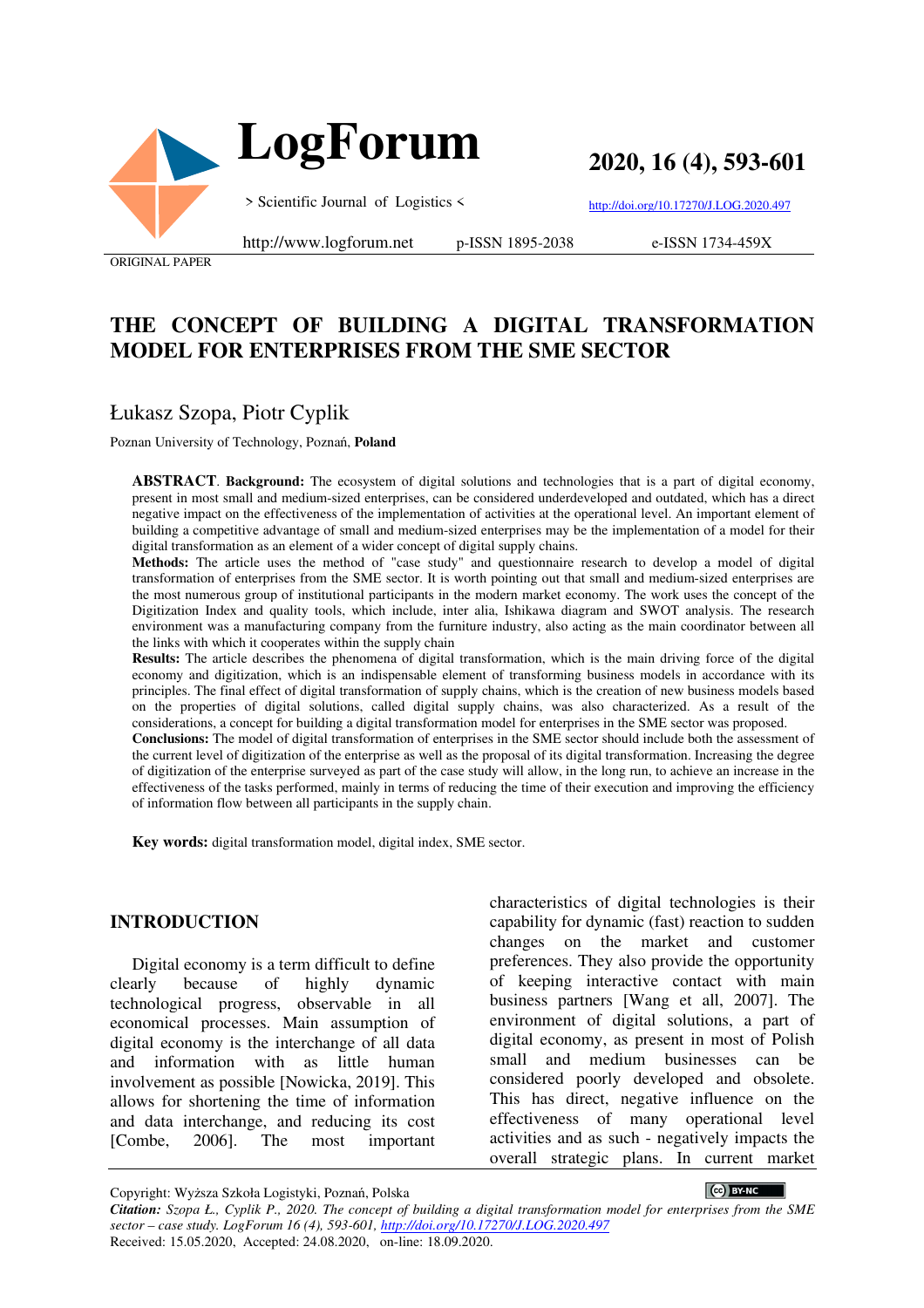*, Szopa Ł., Cyplik P., 2020. The concept of building a digital transformation model for enterprises from the SME sector – case study. LogForum 16 (4), 593-601. http://doi.org/10.17270/J.LOG.2020.497* 

reality an analysis and evaluation of current extent of digitalization, leading to improvements suggestions and their consistent implementation result in gradual digital transformation of entire supply chains into fully digital, is needed. Such analysis makes it possible to gradually digitally transform and reorganize entire supply chains into fully digital, keeping their competitiveness in relation to their main rivals.

The aim of the article is to present a concept of a digital transformation model for enterprises from the SME sector based on analyse and evaluate the extent of digitalization of a manufacturer-distributor company from the furniture sector. The enterprise's profile assumes the necessity of coordinating the entire supply chain. Conducted research showed clear gaps in current extent of digital solutions implementation. The information gathered and conclusions based on them will allow for suggesting potential improvements. The digitization index allows to assess the degree of implementation of digital solutions in entire economies, but it can also be used for individual companies, e.g. coordinators of supply chains.

### **THEORETICAL BACKGROUND OF A DIGITAL TRANSFORMATION AND DIGITISATION**

Digital transformation, a main drive for digital economy is defined as an implementation of breakthrough changes in approach to customers and making business. Such changes rely on digital technologies and result in creation of new, innovative products, services or business models. The fundamental goal of digital transformation, just like in case of every other change of organization's operating model, is generating income and providing the growth of efficiency in the entire enterprise. Full integration of company's activities with digital technologies is the very foundation of digital transformation of business strategies. It's worth noting that mere use of digital technologies does not lead to transformation of enterprise's operating model. The key aspect is, apart from using digital technologies in operational activities, a change

of organization's culture, which should also be based on innovative values provided by digital technologies [Kersten et all, 2017, Nowicka, 2019]. Digital transformation is closely connected to those areas of organization's activities it directly influences. It includes: operational processes, current customer needs and offered range of products. Companies wanting to change their functioning via the use of digital transformation process can achieve this in two ways. The transformation may be concentrated around the entire operational model, which generates value for the customer, or just around the value itself (a product). In order to achieve the best possible results of implementation of digital technologies a company should focus on both of these aspects [Berman, 2012, Osmólski, Voronina, Koliński, 2019].

Conducting a digital transformation is an elastic process and can be applied in pretty much every single area of companies' activities. One of these areas, in which a substantial increase in activities' effectiveness can be achieved, is supply chain management. Main requirement for correct conduction of digital transformation process of the supply chain model is the support of innovative technologies with knowledge, personnel and implementing digital technologies not only in own company, but also its business partners. Digitalization is an inherent part of every digital transformation. Results of activities done within as a matter of digitalization, provided they have meaningful impact on the process realization effectiveness growth, may be qualified as the final result of digital transformation process. One needs to emphasise, that they do not have to be treated as strategic tasks. Digitalization addresses mainly the use digital technologies in selected environment, which generates an array of changes and consequences improving its efficiency. Work effectiveness growth relates to its resources and processes that are a part of given environment. Companies' need to maximize profit and increase work efficiency through development of currently used technologies and implementation of new digital solutions leads to shift in approach to supply management from traditional to digital. An important factor concerning supply chain digital transformation is constantly increasing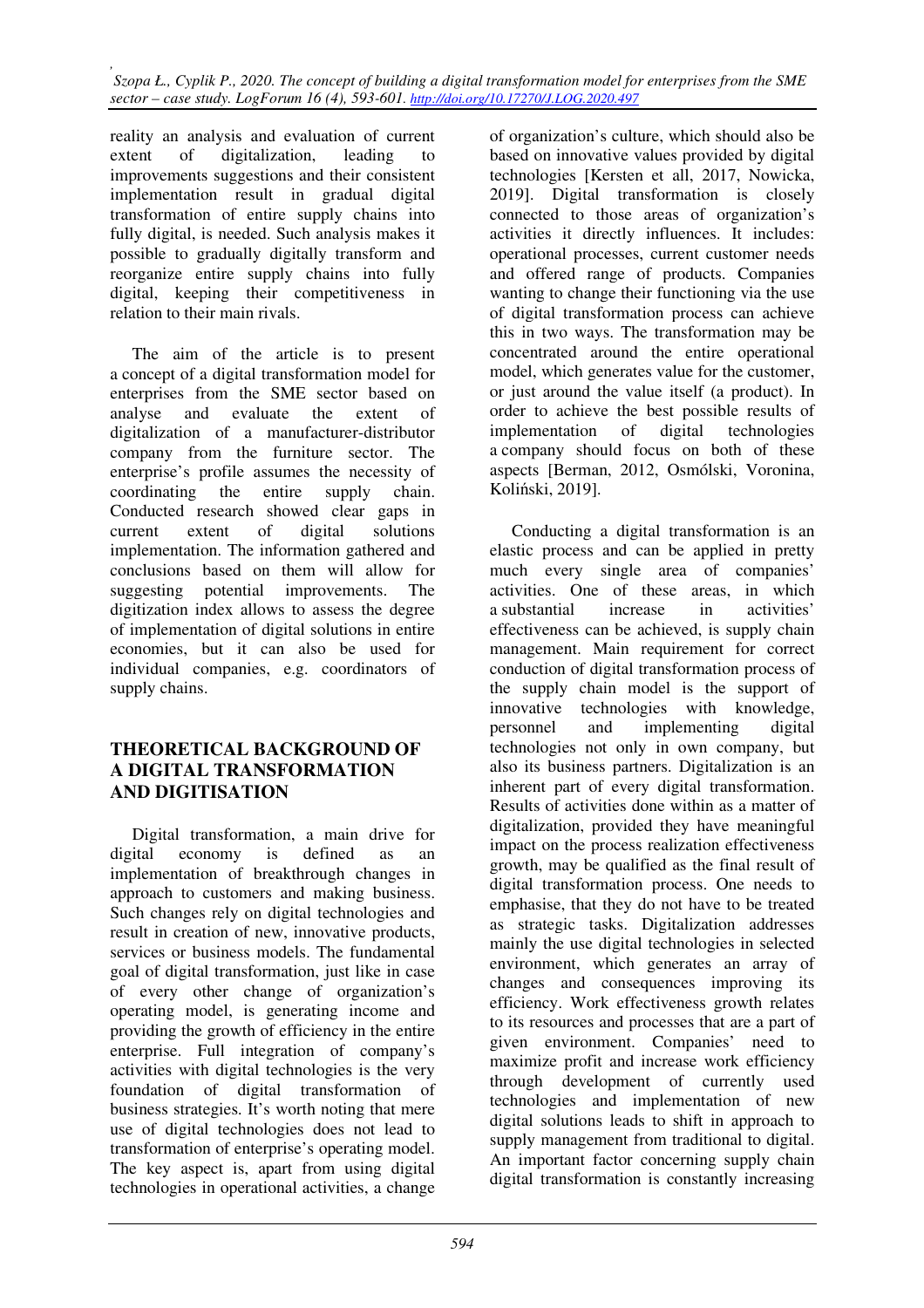*Szopa Ł., Cyplik P., 2020. The concept of building a digital transformation model for enterprises from the SME sector – case study. LogForum 16 (4), 593-601. http://doi.org/10.17270/J.LOG.2020.497* 

integrations of digital technologies and processes which are a part of organization's general business model [Nowicka, 2019]. The shift of approach to supply chain management can be defined as their digital transformation, of which main aim is easier organization, control and execution of processes currently occurring in the enterprise and its environment [Hines, 2014, Ciesielski, Konecka, 2019]. Companies which conduct the digital transformation may be in three different stages of its adaptation. First stage applies to companies digitalizing only single processes realized in supply chains. In development phase are those organizations which through technology support all those supply chain activities that involve their environment. The advanced phase is the highest level of digital transformation process development, and means the integration of all supply chain links via the use of innovative solutions. It is worth noting that companies in that final stage are the ones most effectively managing their supply networks [Wu et all, 2016, Wieczerniak, Milczarek, 2019]. It is worth noting that the digital supply chain is mainly oriented at improving the information flow process among all its participants. In digital supply chains, the user, due to the increase in the speed of data transmission using the Internet, gains the ability to react faster to unexpected disruptions that appear [Richey Jr et all, 2016, Kache et all, 2017]. The most important attributes of digital supply chains are: the interconnection of all elements of the supply chain, supporting the decision-making process by "intelligent" systems, the ability to implement supply chain processes without interruption and the ability to implement supply chain processes without interruption (continuity of operation) [Wu et all, 2016]. In order to correctly and effectively transform the supply chain into a digital one, a company should make long term implementation plan. Such actions will allow for achieving company's required result, which is generating profit thanks to implemented solutions. Main reasons of failures during the process of supply chain's digital transformation are technological barriers. It is crucial to have the necessary technical foundation which involves substantial expenses not every company can afford. Synchronizing all of company's systems is also important. This will allow for later integration

of information interchange between them [Horzela, 2019].

Literature also differentiates, apart from widely understood digital supply chain, an idea of supply chain models managed by the digital technology environments' dynamic abilities:

- − Platform model based mainly on cloud computing technology. Its main paradigm is integration of data and information interchange between all supply chain participants, coordinated by the supply chain management process' owner.
- − Dispersed model it is different form platform model in a way that makes it impossible to single out a subject acting as information interchange coordinator. It is based on blockchain technology.
- − Decentralized model combines both previous models. It allows for effective information flow between processes actors and coordinators. This type of digital supply chain model is supported by Internet of things technology [Goldfarb et all, 2015].

### **CONCEPT OF DIGITAL TRANSFORMATION MODEL**

Model of digital transformation of enterprises from the SME sector should include both of assessment of the current level of digitization of the company as well as a proposal for its digital transformation. The following figure 1.1 presents the phases that are essential when trying to digitally transform the business model of digital transformation of enterprises from the SME sector.



Fig. 1.1. Model of digital transformation of enterprises from the SME sector

The first phase of digital transformation of the company's operating model includes the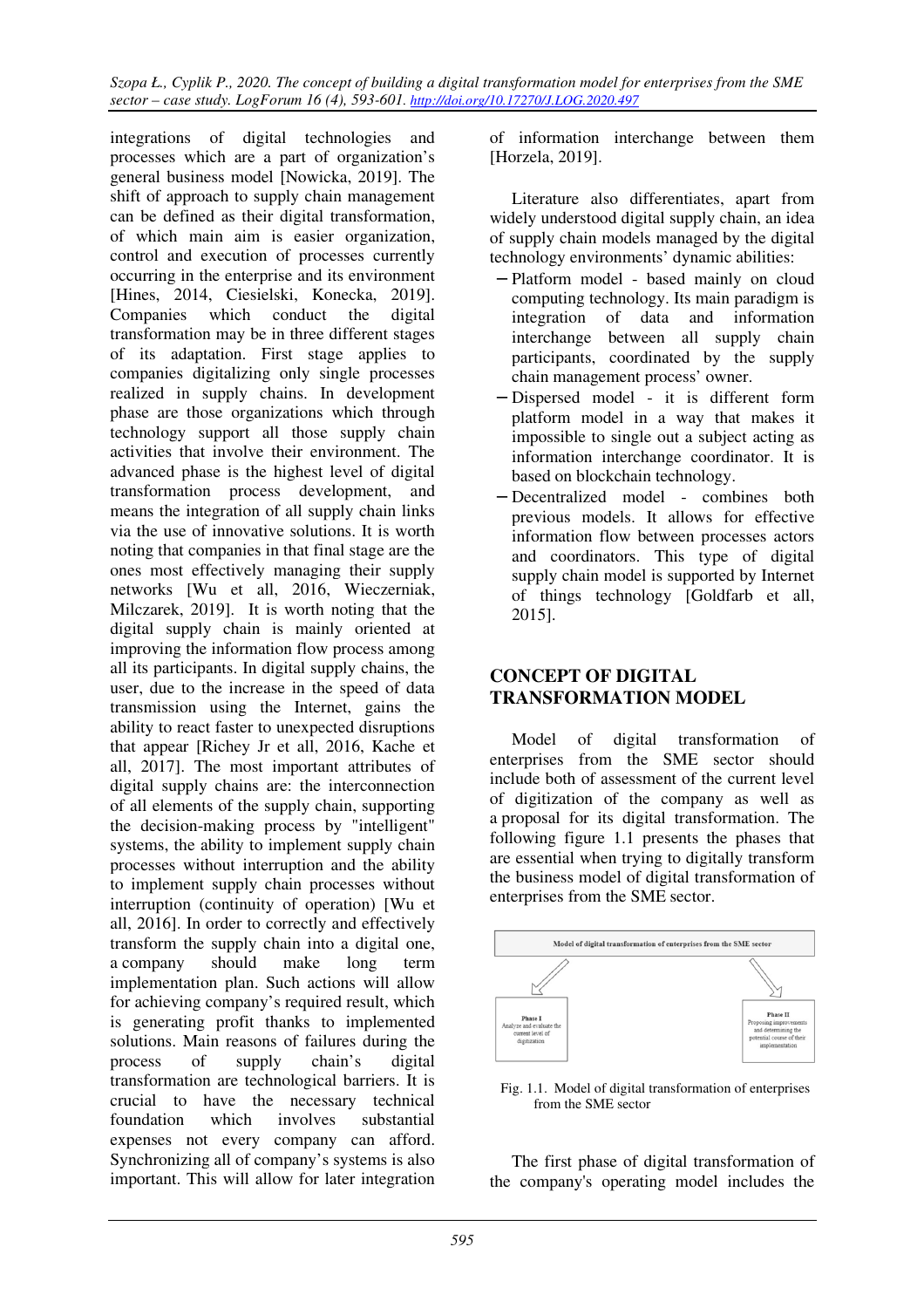assessment and analysis of the current level of digitization. In order to measure the general work effectiveness when it comes to digitalization of processes and the transformation of business models through the use of innovative digital technologies a so called Digitalization Index, as shown below in table 1.1, is used. It consists of 21 sub-indexes.

It is used to measure digital demand and supply in entire economies, but may also be used to analyse the extent of effective implementation of digital solutions in companies operating independently or as a part of supply chains [McKinsey&Company, 2016].

#### Table 1.1. Digitalization Index

| Index                          |                                                                           |                                                | Description                                                                                                  |  |  |  |  |  |
|--------------------------------|---------------------------------------------------------------------------|------------------------------------------------|--------------------------------------------------------------------------------------------------------------|--|--|--|--|--|
| Digital<br>resources<br>supply |                                                                           |                                                | Share of ICT hardware (PCs, servers) expenses in relation                                                    |  |  |  |  |  |
|                                |                                                                           | Hardware spending                              | to total expenses                                                                                            |  |  |  |  |  |
|                                | Digital assets                                                            | Software and IT services spending              | Share of software and IT services expenses in relation to                                                    |  |  |  |  |  |
|                                | spending                                                                  |                                                | total expenses                                                                                               |  |  |  |  |  |
|                                |                                                                           | Telecommunications spending                    | Share of telecommunications expenses in relations to total                                                   |  |  |  |  |  |
|                                |                                                                           |                                                | expenses                                                                                                     |  |  |  |  |  |
|                                | Digital assets                                                            | Hardware assets                                | Share of ICT hardware in relation to all assets                                                              |  |  |  |  |  |
|                                | resources                                                                 | Software                                       | Share of software in relation to all assets                                                                  |  |  |  |  |  |
|                                | Digital assets<br>spending per<br>employee                                | Digital technologies for employees<br>spending | ICT hardware expenses calculated per single employee                                                         |  |  |  |  |  |
|                                |                                                                           | Software and IT services spending per          | Software and IT services expenses calculated per single                                                      |  |  |  |  |  |
|                                |                                                                           | employee                                       | employee                                                                                                     |  |  |  |  |  |
|                                |                                                                           | Telecommunications spending per                | Telecommunications expenses calculated per single                                                            |  |  |  |  |  |
|                                |                                                                           | employee                                       | employee                                                                                                     |  |  |  |  |  |
|                                | Digital capital                                                           | Hardware assets per employee                   | ICT hardware assets calculated per single employee                                                           |  |  |  |  |  |
|                                | growth                                                                    | Software assets per employee                   | Software assets calculated per single employee                                                               |  |  |  |  |  |
|                                | Work digitalization                                                       |                                                | Share of workstations that are digital in character (IT                                                      |  |  |  |  |  |
|                                |                                                                           | Digital workstations                           | systems managers, web developers, system administrators,                                                     |  |  |  |  |  |
|                                |                                                                           |                                                | database administrators, Big Data analysts) in relation to all                                               |  |  |  |  |  |
|                                |                                                                           |                                                | workstations                                                                                                 |  |  |  |  |  |
|                                | Transaction                                                               |                                                | Yearly volume of sales realized via computer networks                                                        |  |  |  |  |  |
|                                |                                                                           | Companies selling online                       | (websites, EDI and other electronic data interchange<br>methods, excluding e-mail)                           |  |  |  |  |  |
|                                |                                                                           |                                                | Percentage of companies procuring at least 1% of their                                                       |  |  |  |  |  |
|                                |                                                                           | Companies buying online                        | resources via computer networks                                                                              |  |  |  |  |  |
|                                | Contacts between<br>companies,<br>customers and<br>suppliers<br>Processes | Digital supply chain                           | Companies sending/receiving information regarding sales                                                      |  |  |  |  |  |
|                                |                                                                           |                                                | chain (stock levels, production plans, predictions, delivery                                                 |  |  |  |  |  |
| Digital<br>resources<br>demand |                                                                           |                                                | status) via computer networks or websites                                                                    |  |  |  |  |  |
|                                |                                                                           | Use of social media                            | Companies using at least two types of social media: social                                                   |  |  |  |  |  |
|                                |                                                                           |                                                | networks, company blogs, microblogs, knowledge sharing                                                       |  |  |  |  |  |
|                                |                                                                           |                                                | tools based on wiki services, multimedia publishing                                                          |  |  |  |  |  |
|                                |                                                                           |                                                | websites                                                                                                     |  |  |  |  |  |
|                                |                                                                           | Companies in which IT and                      |                                                                                                              |  |  |  |  |  |
|                                |                                                                           | telecommunications technologies are            |                                                                                                              |  |  |  |  |  |
|                                |                                                                           | a part of everyday operations                  |                                                                                                              |  |  |  |  |  |
|                                |                                                                           | Companies profiting from external              |                                                                                                              |  |  |  |  |  |
|                                |                                                                           | tools addressing customers                     | Data from statistical research (regarding entire economies)                                                  |  |  |  |  |  |
|                                |                                                                           | Companies using social tools to                |                                                                                                              |  |  |  |  |  |
|                                |                                                                           | cooperate with partners                        |                                                                                                              |  |  |  |  |  |
|                                |                                                                           | Companies of which at least half of            |                                                                                                              |  |  |  |  |  |
|                                |                                                                           | activities is digital in character             |                                                                                                              |  |  |  |  |  |
|                                |                                                                           | Use of ERP systems                             | Companies using ERP software to interchange information<br>between departments (i.e. accounting, production, |  |  |  |  |  |
|                                |                                                                           |                                                | marketing)                                                                                                   |  |  |  |  |  |
|                                |                                                                           |                                                | Companies using CRM systems, a software for analysing                                                        |  |  |  |  |  |
|                                |                                                                           | Use of CRM systems                             | data about customers for marketing purposes                                                                  |  |  |  |  |  |

Source: McKinsey& Company, 2016

The Digitization Index is most commonly used to measure the effectiveness of digital solutions used in the whole economy. It is worth noting, that all sub-indexes of the main

digital supply index in the entire economy or a single enterprise have their own respective formulas, as shown above. It allows the final results to be presented as percentage values.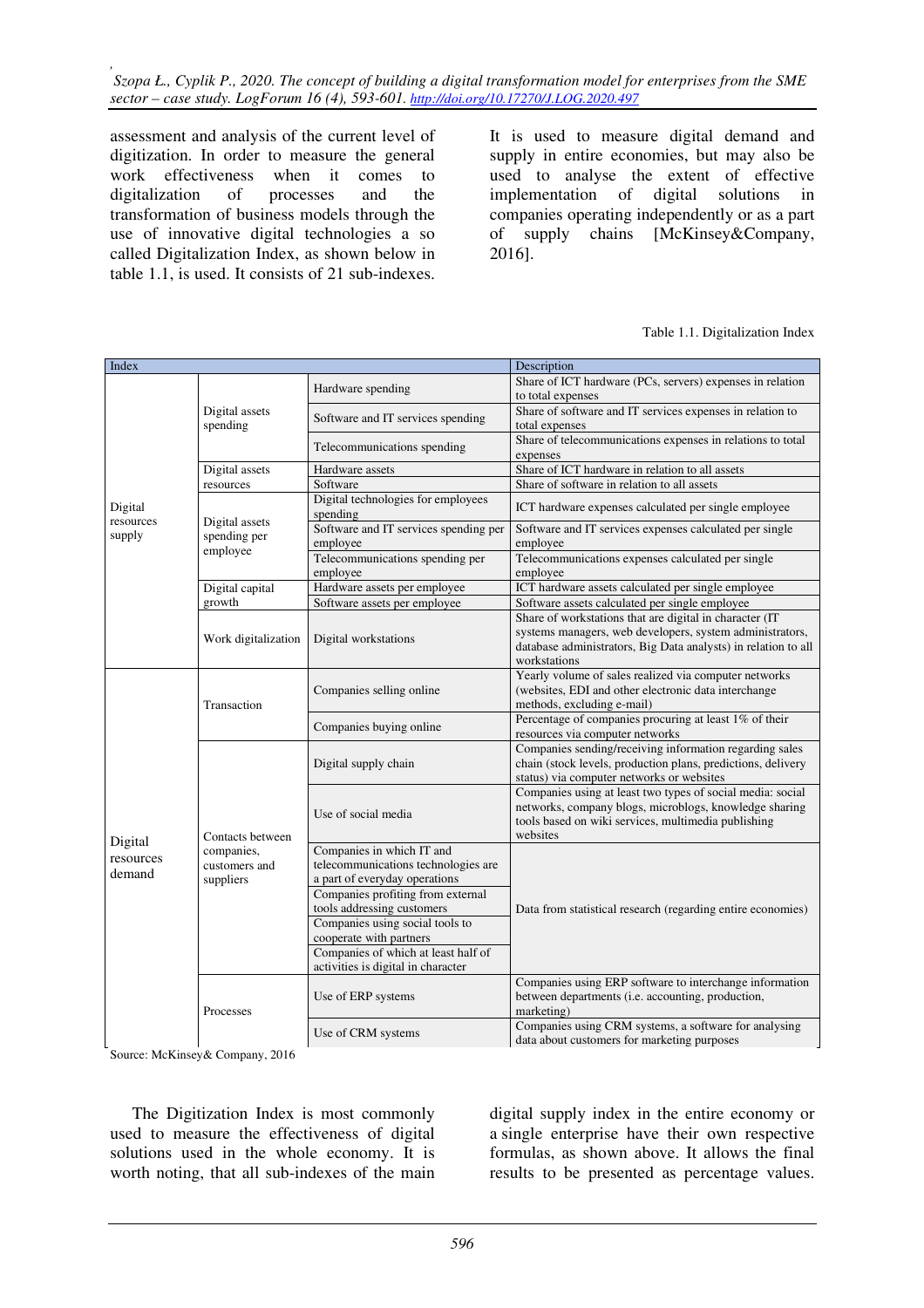*Szopa Ł., Cyplik P., 2020. The concept of building a digital transformation model for enterprises from the SME sector – case study. LogForum 16 (4), 593-601. http://doi.org/10.17270/J.LOG.2020.497* 

Digital resources demand indicators are applied to the number of enterprises meeting the criteria of sufficient use of digital business innovations. Calculating percentage values of these indexes for a single enterprise is therefore impossible. It is proposed, in case of the analyzed enterprise, values of indicators from this specific group were based on questionnaire interview with company's owners and key personnel.

The second phase of the digital transformation model of enterprises from the SME sector includes proposing right solutions in the area of digital economy and defining the potential course of their implementation. The course of proposed solutions implementation regarding the digital transformation of the companies model is presented in figure 1.2. It was divided into four stages in order to make it easier to integrate them into company's long term strategy, which main goal is to provide the enterprise with a competitive edge.

#### **Implementation of proposed solutions**

**Stage I** Solutions increasing the effectiveness of company's IT architecture

**Stage II** Solutions for automation of supply chain processes realized by its coordinator

**Stage III** Preparing to transform the current supply chain model into a model based on digital technology

**Stage IV** A platform integrating activities of all links of the supply chain

Source: own study

Fig. 1.2. Implementation of proposed solutions

### **ANALYSIS AND EVALUATION OF THE DIGITALIZATION LEVEL FROM SUPPLY CHAIN COORDINATOR'S PERSPECTIVE – CASE STUDY**

Table 1.2 represents the values of each subindex of the Digitization Index (digital resource supply), for the analyzed Polish manufacturer of school and office furniture, a coordinator and manager of its own supply chain. The values were calculated in cooperation with company's management. Showing the detailed calculations would require compromising company's sensitive data regarding its spending. With that in mind only the final results are shown.

| Digital resources supply in analyzed enterprise |       |  |  |  |  |  |
|-------------------------------------------------|-------|--|--|--|--|--|
| Index                                           | Value |  |  |  |  |  |
| Hardware spending                               | 3,2%  |  |  |  |  |  |
| Software and IT services spending               | 5.4%  |  |  |  |  |  |
| Telecommunications spending                     | 1,7%  |  |  |  |  |  |
| Hardware assets                                 | 2,8%  |  |  |  |  |  |
| Software assets                                 | 4.9%  |  |  |  |  |  |
| Digital technologies for employees spending     | 3.3%  |  |  |  |  |  |
| Software and IT services spending / employee    | 4,8%  |  |  |  |  |  |
| Telecommunications spending / employee          | 1,3%  |  |  |  |  |  |
| Hardware assets / employee                      | 2,6%  |  |  |  |  |  |
| Software assets / employee                      | 3,4%  |  |  |  |  |  |
| Digital related jobs share                      | 2,8%  |  |  |  |  |  |
|                                                 |       |  |  |  |  |  |

Table 1.2. Digitization Index (digital resources supply) in analyzed enterprise - index values

Source: own study

For the analyzed company the Digitization Index (digital resources supply) is 3.29%. The value was calculated as the arithmetic mean of sub-indexes' values shown in table 1.2. It is worth emphasising that the Digitization Index (digital resources supply) for the entire Polish economy throughout the years is 7%. The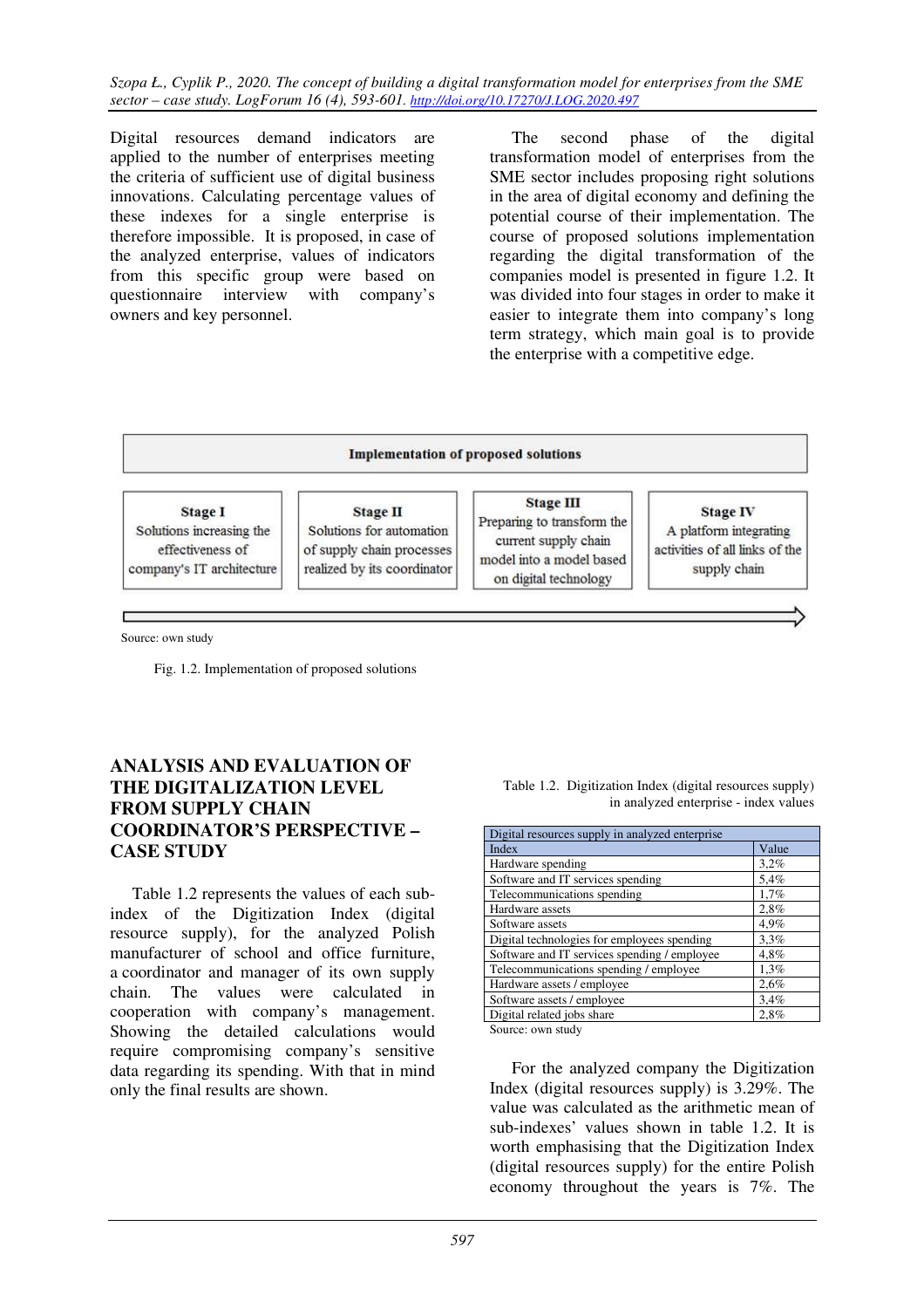*, Szopa Ł., Cyplik P., 2020. The concept of building a digital transformation model for enterprises from the SME sector – case study. LogForum 16 (4), 593-601. http://doi.org/10.17270/J.LOG.2020.497* 

company's management plans on reaching that value in the future. Achieving this goal will be made possible through implementation of digital innovations, procurement of larger amounts of hardware and software. Despite this causing a sudden spike of expenses, the company will get the opportunity to increase work effectiveness and to realize many of the processes of its supply chain. The Digitization Index value was determined through the

questionnaire interview conducted in the company. Participants of the survey were both management associates and three foremen from production departments. Their task was determining values of each of the Digitization Index's sub-indexes, according to the Likert Scale. Table 1.3 shows the results of the survey. Final results were calculated as the arithmetic mean of all marks.

Table 1.3. The Digitization Index (digital resources demand) in analyzed company - survey results

| Demand for digital resources in analyzed company - the extent of digital resources' utilization in current operations |   |     |  |  |        |  |  |            |  |
|-----------------------------------------------------------------------------------------------------------------------|---|-----|--|--|--------|--|--|------------|--|
| Index                                                                                                                 |   | Low |  |  | Medium |  |  | Arithmetic |  |
|                                                                                                                       |   |     |  |  |        |  |  | mean       |  |
| Online sales                                                                                                          |   |     |  |  |        |  |  |            |  |
| Online procurement                                                                                                    |   |     |  |  |        |  |  | 5,4        |  |
| The extent of IT and telecommunications utilization in current operations                                             |   |     |  |  |        |  |  |            |  |
| Use of the social media                                                                                               |   |     |  |  |        |  |  |            |  |
| Use of the ERP and CRM systems                                                                                        |   |     |  |  |        |  |  | 2.8        |  |
| Digital supply chain                                                                                                  | 3 |     |  |  |        |  |  | $\cdot$    |  |
| Common common della                                                                                                   |   |     |  |  |        |  |  |            |  |

Source: own study

Summarising the Digitization Index's analysis results, both for the supply and demand of digital resources, one can determine that its value for the surveyed company, a supply chain coordinator, is very low. It means that the substantial current operations effectiveness increase can be achieved through the implementation of new digital technologies and higher utilization of company's digital resources. It needs to be pointed out that determining the Digitization Index value (in this case very low) is the main reason for the organization's management to make decisions regarding the implementation of solutions increasing work digitalization and reorganizing company's current structure according to digital transformation paradigms. In order to survey the current situation even further, the Digitization Index should be supported with quality analyses such as Ichikawa Diagram and SWOT analysis. In case of the surveyerd company the Ishikawa Diagram analysis was supposed to diagnose the reasons for low Digitization Index and its sub-indexes values. SWOT analysis was conducted in order to characterize current solutions implementation in terms of their strengths and weaknesses. It also allowed to determine the opportunities and threats regarding current digitalization extent and potential expansion chances. This information is crucial when creating long term

and strategic plans of company's business model digital transformation. One needs to emphasise the fact, that in case of companies acting as supply chain main coordinators the conducted analyses (Digitization Index and quality analyses), can be conducted just for that particular company without the need to take other links partaking in increasing supply chain's value.

Conducting a detailed analysis of current extent of digital solutions implementation in the surveyed company, acting as a supply chain coordinator, allowed the author to define its state. It was deemed underdeveloped. This means that through increasing company's digital resources utilization and implementing new digital technologies, it is possible to achieve a substantial effectiveness growth of current operations.

The first of four stages (compare figure 1.2) of the company's transformation according to the paradigms of digital transformation, accompanied by the digitalization of supply chain processes, assumes increasing currently owned IT architecture's efficiency. Such action may be considered as the preparation phase for the proper implementation of technologies deemed crucial in fully digital supply chains.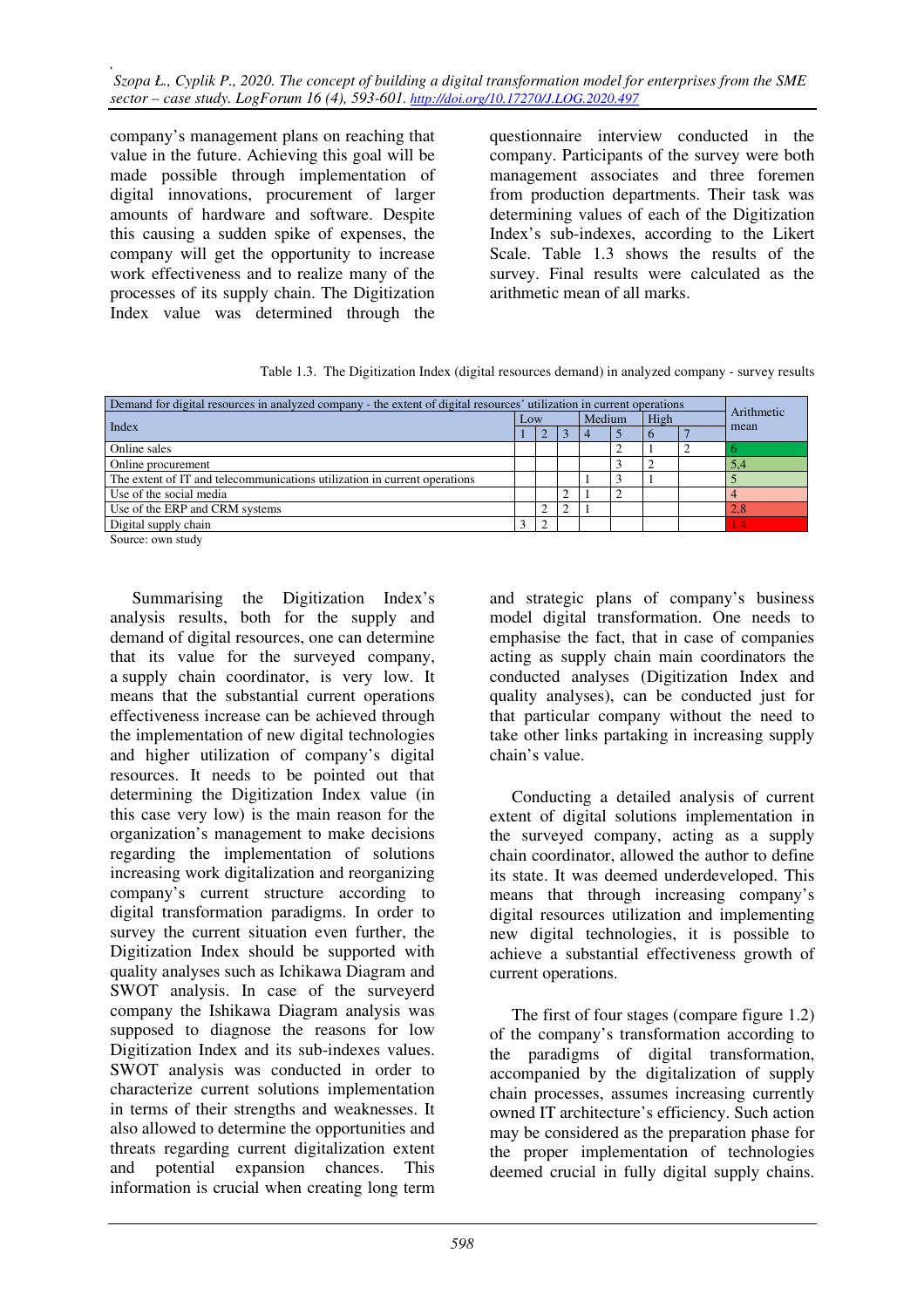Main recommendations for this stage are as follows:

- − Modernizing currently owned digital assets in order to increase the data and information throughput between them.
- − Achieving the speed up of the entire network through the use of cables allowing for faster clocking speed in comparison to currently used devices.
- − The second stage consists of solutions regarding the automation of company's currently realized processes. The main improvements include:
- − Implementation of additional ERP modules in current activities.
- − Use of the ERP module based on CRP system. It could potentially substantially increase customer relationships management effectiveness and enable the company to gather data on customer preferences.
- − Use of the WMS and linking it to such digital technology elements as sensors and automated identification of goods stored in the warehouse (RFID). It would allow for greater control over manufacturing resources stock.
- − Modifying the machines of highest utilization in the entire manufacturing process using the CNC technology and supporting them with additional 3D printing technology.

Third phase consists of transforming the current supply chain model into a one managed through digital technology. The recommended technologies for implementation are Cloud Computing, Internet of things, Blockchain and advanced data analysis.

The final effect of correct implementation of fourth phase will be transformation of the entire supply chain into a digital one. Author suggests implementing a model based on a digital platform, integrating operations of all supply chain links, with the company in question as its coordinator. The model should be based on cloud computing technology and supported by the tools for advanced data analysis, as well as Blockchain and Internet of things technologies.

## **CONCLUSIONS**

The purpose of the article is to introduce a concept of building a digital transformation model for enterprises from the SME sector. The proposed model was implemented in the surveyed enterprises in the furniture industry. A thorough analysis of the current degree of implementation of digital solutions in the analyzed company, which is the body coordinating activities throughout the supply chain, was carried out. Also, an analysis of a number of possible solutions to the problem of digital transformation of the entire supply chain was performed. It was found that it is possible to achieve a significant increase in the effectiveness of the implementation of current activities by raising the level of use of digital resources and the implementation of new digital technologies. A number of solutions in the field of digital transformation of the functioning of the manufacturing company and the entire supply chain were proposed.

The developed concept requires further works in the field of detailing the selection of the most effective digital tools adapted to the conditions of the company's operation within the supply chain. An important element of future research remains the identification of the premises for undertaking the research problem related to determining the differences in the selection of methods and tools for the digital transformation of an enterprise depending on its role in the supply chain in which it occurs.

## **ACKNOWLEDGMENTS AND FUNDING SOURCE DECLARATION**

The paper has been the result of the study conducted within the projects pursued at the Poznan University of Technology, Faculty of Engineering Management [project number: 11/140/SBAD/4168].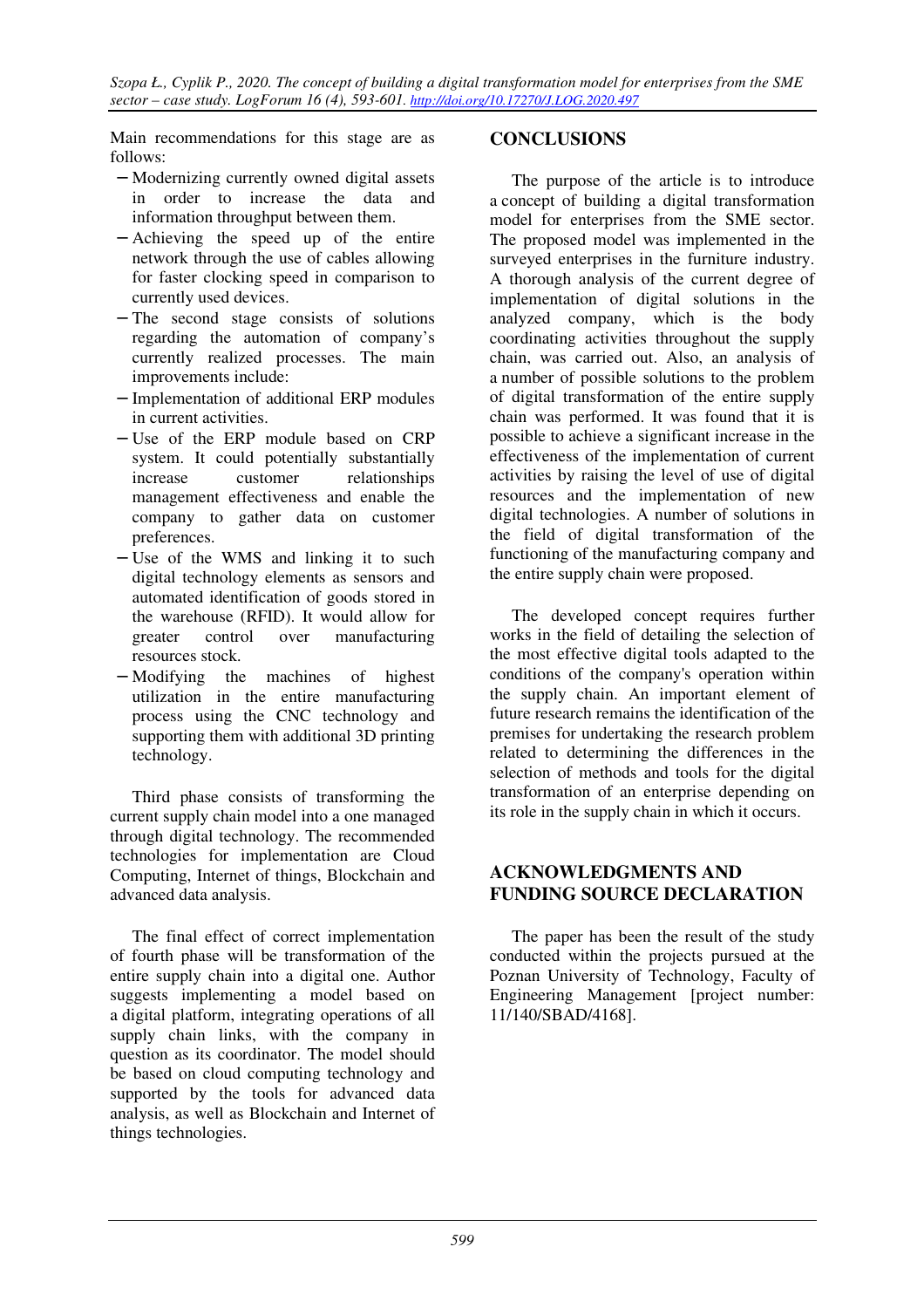*, Szopa Ł., Cyplik P., 2020. The concept of building a digital transformation model for enterprises from the SME sector – case study. LogForum 16 (4), 593-601. http://doi.org/10.17270/J.LOG.2020.497* 

## **REFERENCES**

- Berman S.J., 2012. Digital Transformation: Opportunities to Create New Business Models, "Strategy& Leadership", 40, 2, 2012, 16-24, https://doi.org/10.1108/1087857121120931 4
- Ciesielski M., Konecka S., 2019. The main areas of methodological reflection in the supply chains research . Logforum 15 (3), 4.

http://doi.org/10.17270/J.LOG.2019.341

- Combe C., 2006. Introduction to E-buisness managment and strategy, First edition, Elsevier Ltd., Oxford 2006. http://kolegjifama.eu/materialet/Biblioteka %20Elektronike/Introduction%20to%20e-Business%20Management%20and%20Strat egy.pdf
- Goldfrab A., Greenstein S.M., Tucker C.E., 2015. Economic Analysis of The Digital Economy, National Bureau of Economic Research, The University of Chicago, Chicago. ISBN- 13: 978-0-226-20698. http://doi.org/10.7208/chicago/9780226206 981.001.0001
- Hines T., 2014. Supply Chain Strategies: Demand Driven and Customer Focused, Routledge, New York, 2014. ISBN: 978-0- 20363166-9(ebk)
- Horzela A., Supply chain digitization: why two out of three implementations fail and what to do to avoid it? Logistyka, 3/2019, 60-61.
- Kache F., Seuring S., 2017. Challenges and opportunities of digital information at the intersection of big data Analytics and supply chain managment, "International Journal of Operations&Production Management", 37(1), January 2017. https://doi.org/10.1108/IJOPM-02-2015- 0078
- Kersten W., Schröder., Indorf., Potenziale der Digitalisierung für das Supply Chain Risikoschaftliche Forschung (ZfbF), in: Kersten W., Seiter M., von See B., Hackius N., Maurer T., 2017. Trends and Strategies in Logistics and Supply Chain Management. Digital Transformation Opportunities, BVL International, Bremen, Hamburg,

http://doi.org/doi.org/10.1007/978-3-658- 18488-9\_3

- McKinsey&Company., Digital Poland. 2016. A chance for a technological leap to the global economic first league, McKinsey &Company, Forbes Polska, 2016, 3-35.
- Osmólski W., Voronina R., Koliński A., 2019. Verification of the possibilities of applying the principles of the physical internet in economic practice . Logforum 15 (1), 1. http://doi.org/10.17270/J.LOG.2019.310
- Richey Jr R.G., Morgan T.R., Lindsey-Hall K., Adams F.G., 2016. A global exploration of big data in the supply chain, "International Journal of Physical Distribution&Logistics Management", 46, 8, 710-739, http://doi.org/10.1108/IJPDLM-05-2016- 0134
- Wang C., Ahmed P., 2007. Dynamic capabilities: a review and research agenda, The International Journal of Management Reviews, 9, 1, 31-51. http://doi.org/10.1111/j.1468- 2370.2007.00201.x
- Wieczerniak S., Milczarek J., 2019. Concept for identifying problems in supply chains in omni-channel systems . Logforum 15 (3), 3. http://doi.org/10.17270/J.LOG.2019.353
- Wu L., Yue X., Jin A., Yen D.C., 2016. Smart Supply Chain Management: A Review and Implication for Future Research, The International Journal of Logistics Managment, 27 2/2016, 395-417. http://doi.org/10.1108/IJLM-02-2014-0035